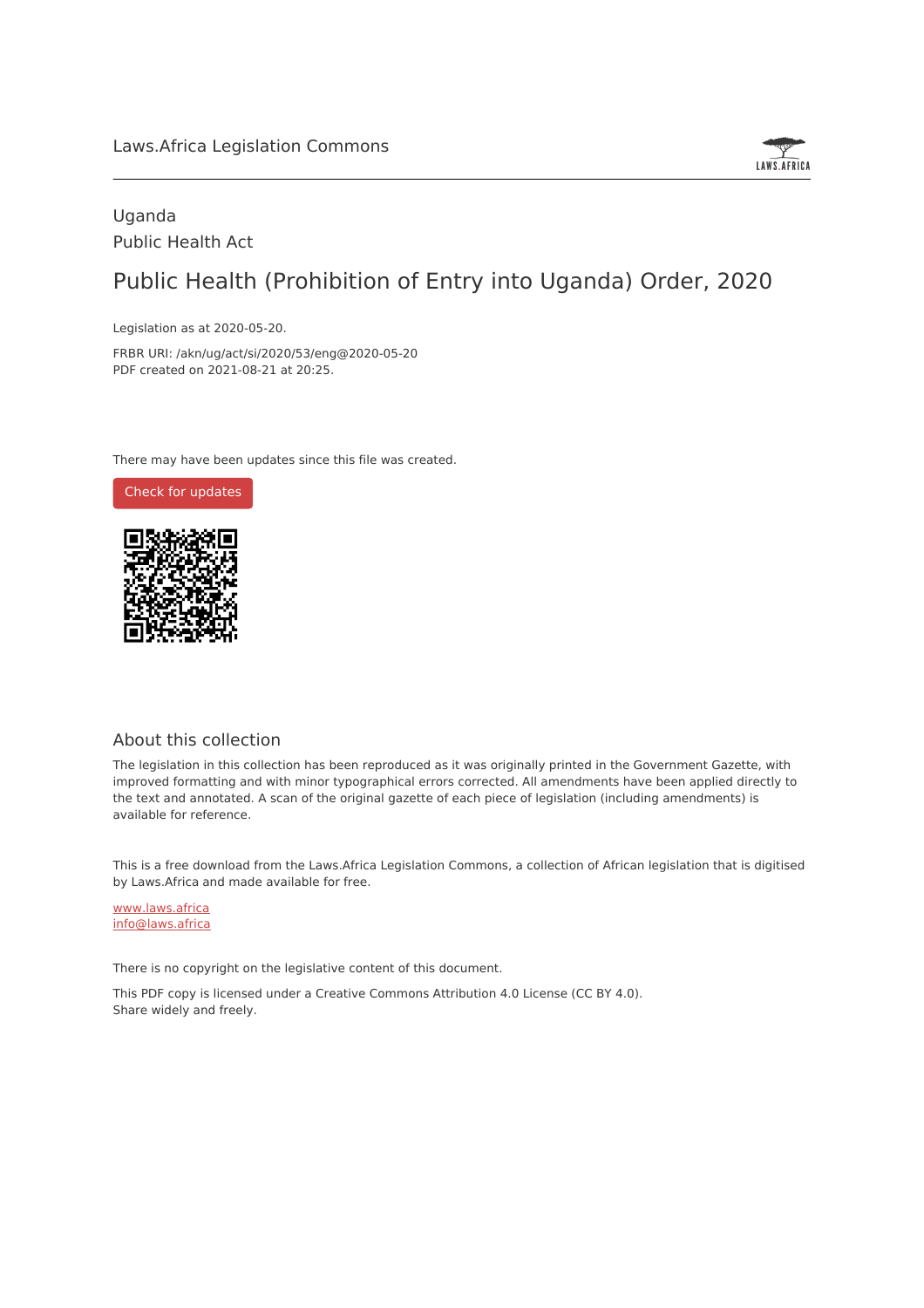## **Table of Contents**

| Public Health (Prohibition of Entry into Uganda) Order, 2020          | 3              |
|-----------------------------------------------------------------------|----------------|
| Statutory Instrument 53 of 2020                                       | 3              |
| 1. Title and commencement.                                            | 3              |
| 2. Prohibition of entry into Uganda                                   | 3              |
| 3. Exemptions                                                         | 3              |
| 3A. Number of persons allowed on board vehicle, etc entering Uganda   | 3              |
| 3B. Powers of medical officer of health to examine for COVID-19       | $\overline{4}$ |
| 3C. Powers of medical officer of health to isolate or quarantine      | $\overline{4}$ |
| 3D. Power of medical officer to disinfect vehicle, vessel or aircraft | $\overline{4}$ |
| 4. Duration of Order                                                  | $\overline{4}$ |
|                                                                       |                |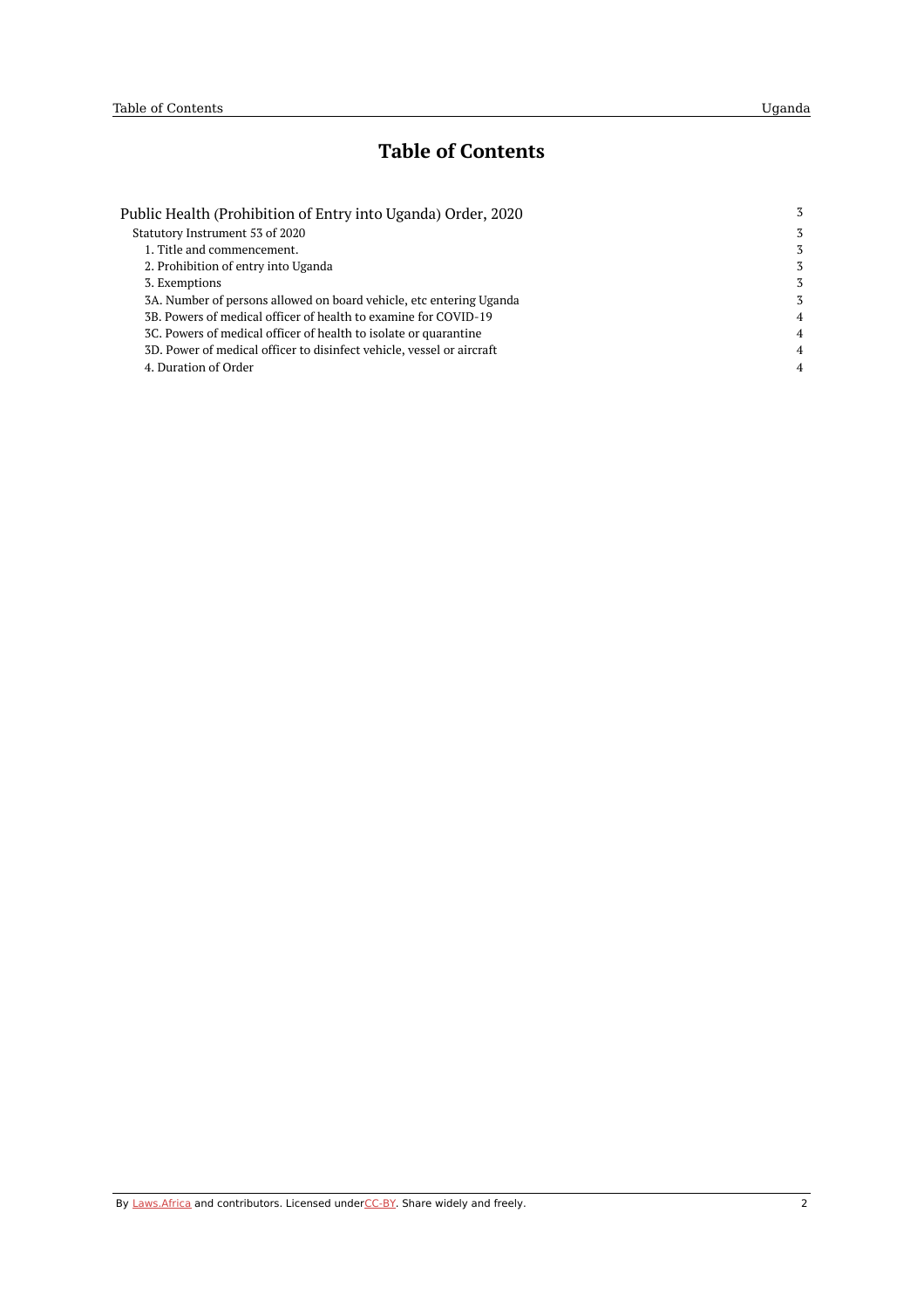**Uganda**

### **Public Health Act**

## <span id="page-2-1"></span><span id="page-2-0"></span>**Public Health (Prohibition of Entry into Uganda) Order, 2020**

#### **Statutory Instrument 53 of 2020**

Published in [Government](https://commons.laws.africa/akn/ug/act/si/2020/53/media/publication/ug-act-si-2020-53-publication-document.pdf) Gazette no. 19 on 24 March 2020 **Commenced on 21 March 2020**

*[Up to date as at 30 September 2020]*

*[Amended by Public Health (Prohibition of Entry into Uganda) [\(Amendment\)](https://africanlii.org/akn/ug/act/si/2020/56) Order, 2020 (Statutory Instrument 56 of 2020) on 9 April 2020]*

*[Amended by Public Health (Prohibition of Entry into Uganda) [\(Amendment](https://africanlii.org/akn/ug/act/si/2020/65) No. 2) Order, 2020 (Statutory Instrument 65 of 2020) on 6 May 2020]*

*[Amended by Public Health (Prohibition of Entry into Uganda) [\(Amendment](https://africanlii.org/akn/ug/act/si/2020/69) No. 3) Order, 2020 (Statutory Instrument 69 of 2020) on 20 May 2020]*

In exercise of powers conferred upon the Minister by section 36 of the Public Health Act, [Cap.](https://africanlii.org/akn/ug/act/ord/1935/13) 281, this Order is made this 24th day of March, 2020.

#### <span id="page-2-2"></span>**1. Title and commencement.**

- (1) This Order may be cited as the Public Health (Prohibition of Entry into Uganda) Order, 2020.
- (2) This Order shall be deemed to have come into force on 21st March 2020.

#### <span id="page-2-3"></span>**2. Prohibition of entry into Uganda**

The entry into Uganda by any person and the introduction into Uganda of any animal, article or thing at or through any of the border posts of Uganda is with effect from Monday 23rd March 2020, prohibited.

#### <span id="page-2-4"></span>**3. Exemptions**

This Order shall not apply to—

- (a) any person, animal, article or thing belonging to any United Nations Organisation and any humanitarian organization that seeks to enter into Uganda through any border post; and
- $(h)$ any vehicle, vessel or aircraft used for the conveyance of cargo into Uganda through any border post.

*[paragraph 3(b) amended by section 2(a) of Statutory [Instrument](https://africanlii.org/akn/ug/act/si/2020/56) 56 of 2020]*

#### <span id="page-2-5"></span>**3A. Number of persons allowed on board vehicle, etc entering Uganda**

A vehicle, vessel or aircraft used for the conveyancing of cargo into Uganda or through Uganda to another country, as the case may be, shall not, except for aircraft which may have only crew, have more than two persons on board.

[\[paragraph](https://africanlii.org/akn/ug/act/si/2020/65) 3A inserted by section 2(b) of Statutory [Instrument](https://africanlii.org/akn/ug/act/si/2020/56) 56 of 2020 and amended by section 2(a) of Statutory *Instrument 65 of 2020]*

By [Laws.Africa](https://edit.laws.africa/widgets/pdf-attribution) and contributors. Licensed und[erCC-B](https://edit.laws.africa/widgets/pdf-cc-by)Y. Share widely and freely. 3